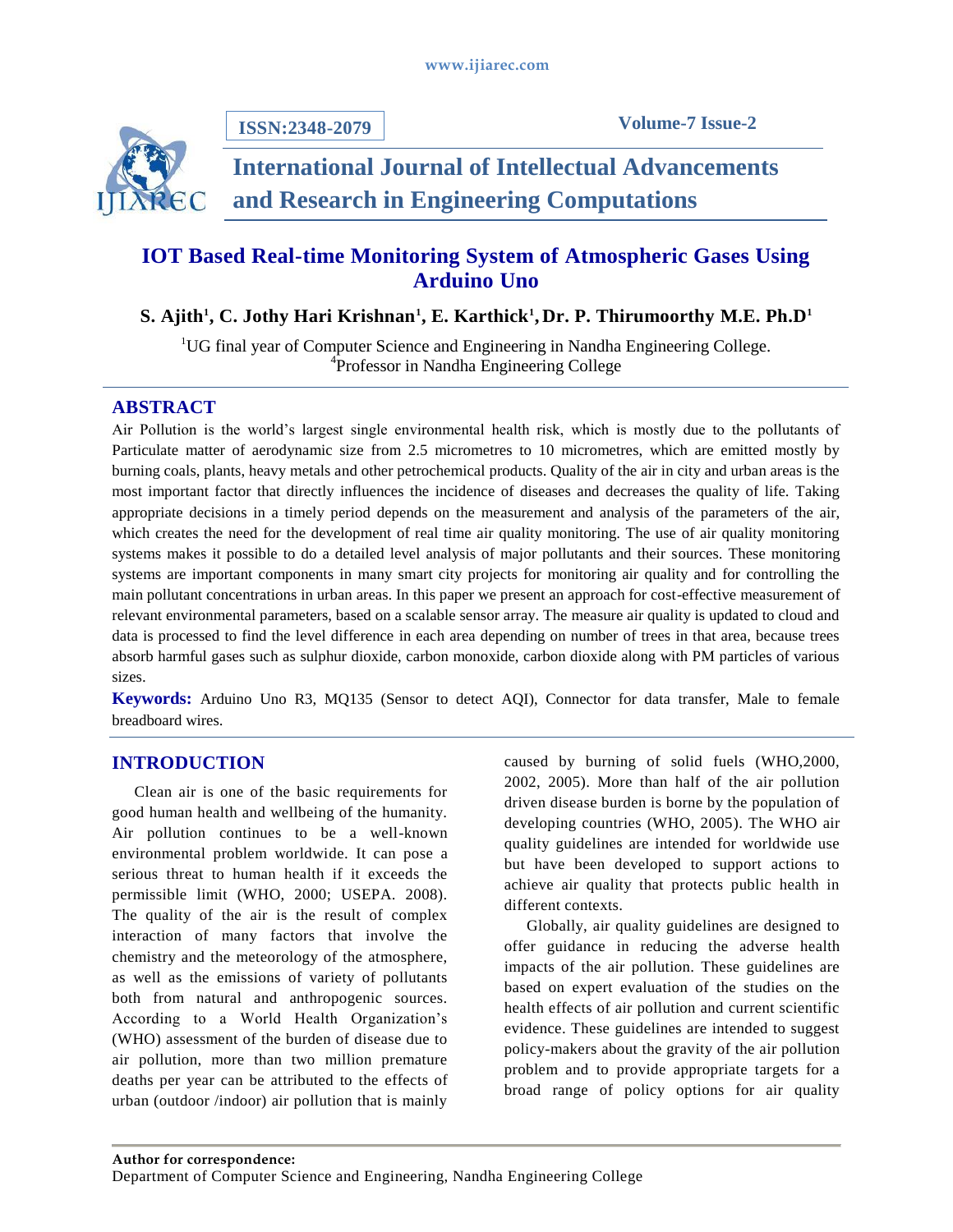management in different parts of the world (WHO, 2002, 2005; USEPA, 2008).

Air quality standards are set by individual countries to protect the public health of their citizens and as such are an important component of national risk 2 management and environmental policies. For purpose of setting Air Quality Standards, air pollutant concentrations should be measured at such monitoring sites that are representative of population exposures. Air pollution levels may be higher in the vicinity of specific sources of air pollution, such as roads, power plants and large stationary emission sources. So, the protection of populations living in such situations may require special measures to bring the pollution levels to below the guideline values. National Air Quality standards will vary according to the approach adopted for balancing health risks, technological feasibility, economic considerations and various other political and social factors, which in turn will depend on, among other things, the level of development and national capability in air quality management. The Air Quality Index (AQI) is a scale designed to help one understand what the air quality around one means to one's health. It is a health protection alarming tool that is designed to help one make decision to protect one's health by limiting short-term exposure to air pollution and adjusting one's activity levels during increased levels of air pollution. It also provides advice on how one can improve the quality of the air one inhales. This index pays particular attention to people who are sensitive to air pollution and provides them with advice on how to the protect their health during air quality levels associated with low, moderate, high and very high health risks. The AQI reports current air quality based on a specific level of an individual air pollutant. The AQI communicates primarily a number from 1 to 500 indicating the quality of the air. The higher the number, the greater the health risk associated with the air quality. When the level of air pollution is very high, the number will be reported above 300.

#### **DESCRPITON OF BACKROUND**

Air is an important aspect of life, which is because we cannot avoid breathing in the air around us. An average person breathes 20 - 30 times per minute. The air around us is a mixture of gases and small solid and liquid particles. Polluting that type of atmospheric substances can cause increase in high concentration above the normal ambient levels to produce measurable effects on man, animals, vegetations, materials, etc. Thus, it has been a widely recognised problem around the world. The wide variety of air pollutants form activities like burning of fossil fuels, coal and oil to power, industrial processes and automobiles emits carbon monoxide (CO), oxides of nitrogen (NOx), volatile organic compounds (VOCs), particulate matter (PM) and sulphur dioxide (SO2) etc.,

#### **METHODOLOGY**

An AQI is usually used by government agencies to monitor the level of pollutants in the air currently is and predict how it can become in future. As the AQI increases, an increasingly large percentage of the population is likely to experience severe adverse health effects. AQI is an "index" determined by calculating the degree of pollution in the city or at the monitoring point and includes the major pollutants like Particulate Matter (PM 2.5), Particulate Matter (PM 10), Sulphur dioxide  $(SO_2)$ , Nitrous Oxide  $(NO_x)$ , Carbon monoxide (CO), Ozone  $(O_3)$ , and Ammonia (NH<sub>3</sub>). Each of these pollutants have an air quality standard which is used to calculate the overall AQI of the operational area.

In numbers. AQI is represented between 0 to 500, where 0 to 50 is considered to be good air with minimal impact. Values ranged 51 to 100 defines satisfactory and cause minor breathing discomfort to sensitive people. Values between 101 and 200 is a moderate which leads breathing discomfort to the people with lung, heart disease, children and other adults. Values ranged 201 to 300 falls in poor category where breathing is discomfort for people on prolonged exposure to the affected air. When the values are between 301 to 400 it causes respiratory illness to the people who were exposed to the air tediously. If the values exceed 400 limits, it even causes respiratory issues to healthy people.

Taking care of trees, maintaining existing trees, and planting trees are the most predominant factor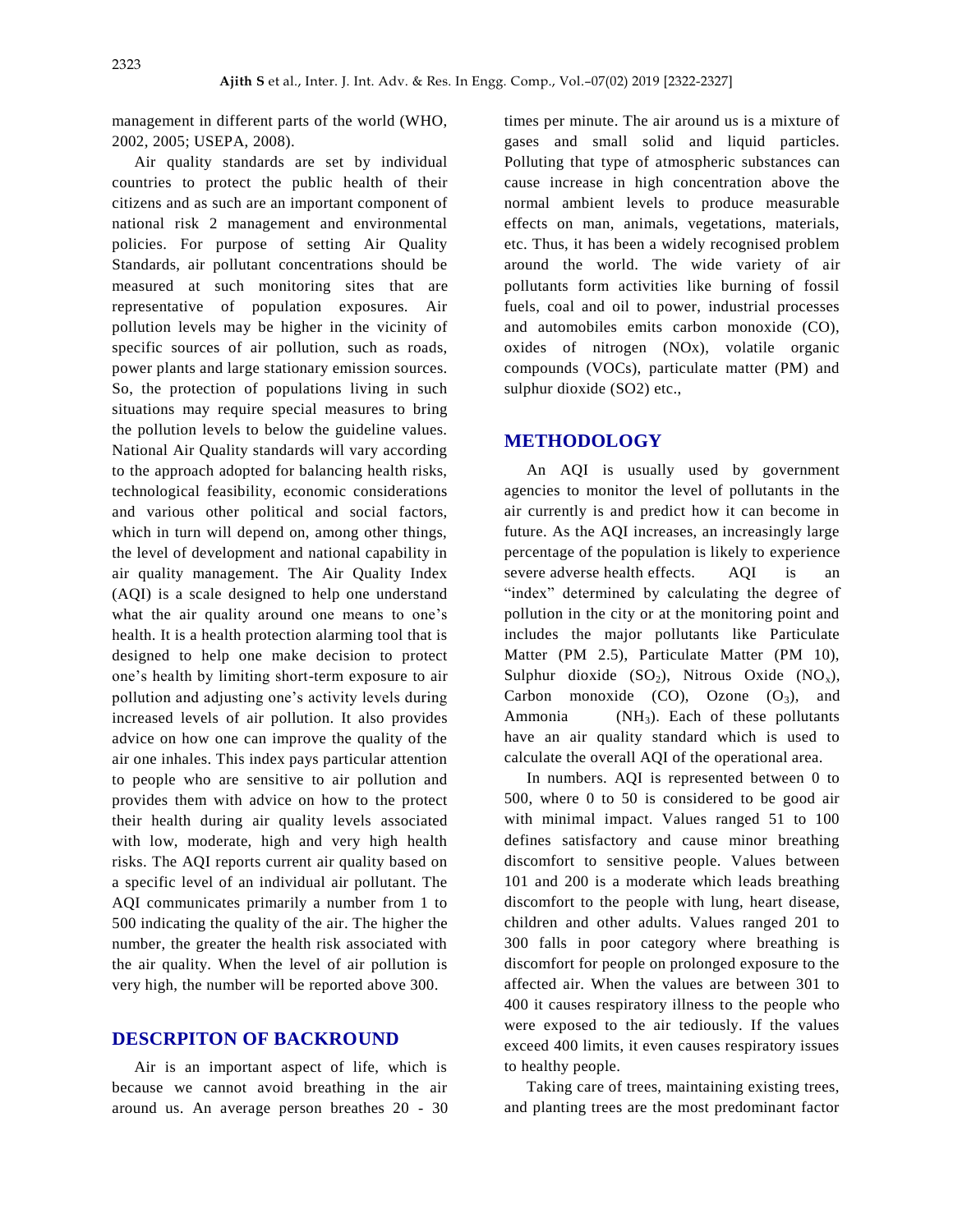of the proposal. These factors are termed to be as Urban forestry. It helps to improve our air quality. Heat emitted from earth is trapped in the atmosphere due to high levels of above-mentioned gases that prohibit it from releasing the heat into space. Thus, leads to "Greenhouse effect" and cooldown earth by the process of evapotranspiration. Trees and even some types of flowering plants in South America like petunia plants absorb air pollutants like  $O_3$ ,  $SO_2$  and  $NO_2$ . But even trees give ozone (which causes smog in earth surface) it is important to plant right variety of trees.

### **AIR QUALITY INDEX (AQI)**

The Air Quality Index (AQI) is a scale designed to help one understand what the air quality around one means to one's health. It is a

health protection alarming tool that is designed to help one make decision to protect one's health by limiting short-term exposure to air pollution and adjusting one's activity levels during increased levels of air pollution. It also provides advice on how one can improve the quality of the air one inhales. This index pays particular attention to people who are sensitive to air pollution and provides them with advice on how to the protect their health during air quality levels associated with low, moderate, high and very high health risks. The AQI reports current air quality based on a specific level of an individual air pollutant. The AQI communicates primarily a number from 1 to 500 indicating the quality of the air. The higher the number, the greater the health risk associated with the air quality. When the level of air pollution is very high, the number will be reported above 300.

**Table: Air Quality Index for different Pollutants as proposed earlier for India**

| <b>Description</b> | <b>AQI</b> | <b>Color Coding</b> |
|--------------------|------------|---------------------|
| Good               | $0 - 100$  |                     |
| Moderate           | 101-200    |                     |
| Poor               | 201-300    |                     |
| Very poor          | 301-400    |                     |

#### **AQI Formula**

$$
I = \frac{I_{high} - I_{low}}{C_{high} - C_{low}}(C - C_{low}) + I_{low}
$$

## **HEALTH VS EXPOSURE TO POLLUTION**

Exposure to air pollutants can cause a range of symptoms (Avol, et al., 1998; Delfino, et al., 1998; Wong, et al., 2002; Katsouyanni, et al., 2001; Pope, 2002; Burenett, et al., 2004). People with lung or heart disease may experience increased frequency and/or severity of symptoms, and increased medication requirements. Of course, each individual will react differently to air pollution. Individual reactions to air pollutants depend on the type of pollutant a person is exposed to, the degree of exposure, the individual's health status (immunity) and genetics. Negative health effects increase as air pollution worsens. During high pollution episode, the healthy people may show more resistant than the individual suffering from the pre-existing health problem does. Studies have shown that even modest increases in the air pollution for a short period can cause small but measurable increase in emergency room visit and hospital admissions among sensitive or at-risk people, while healthy individual may not show any effect. However, even healthy people, especially those who work or exercise outside, may have difficulty in breathing when air pollution levels are very high.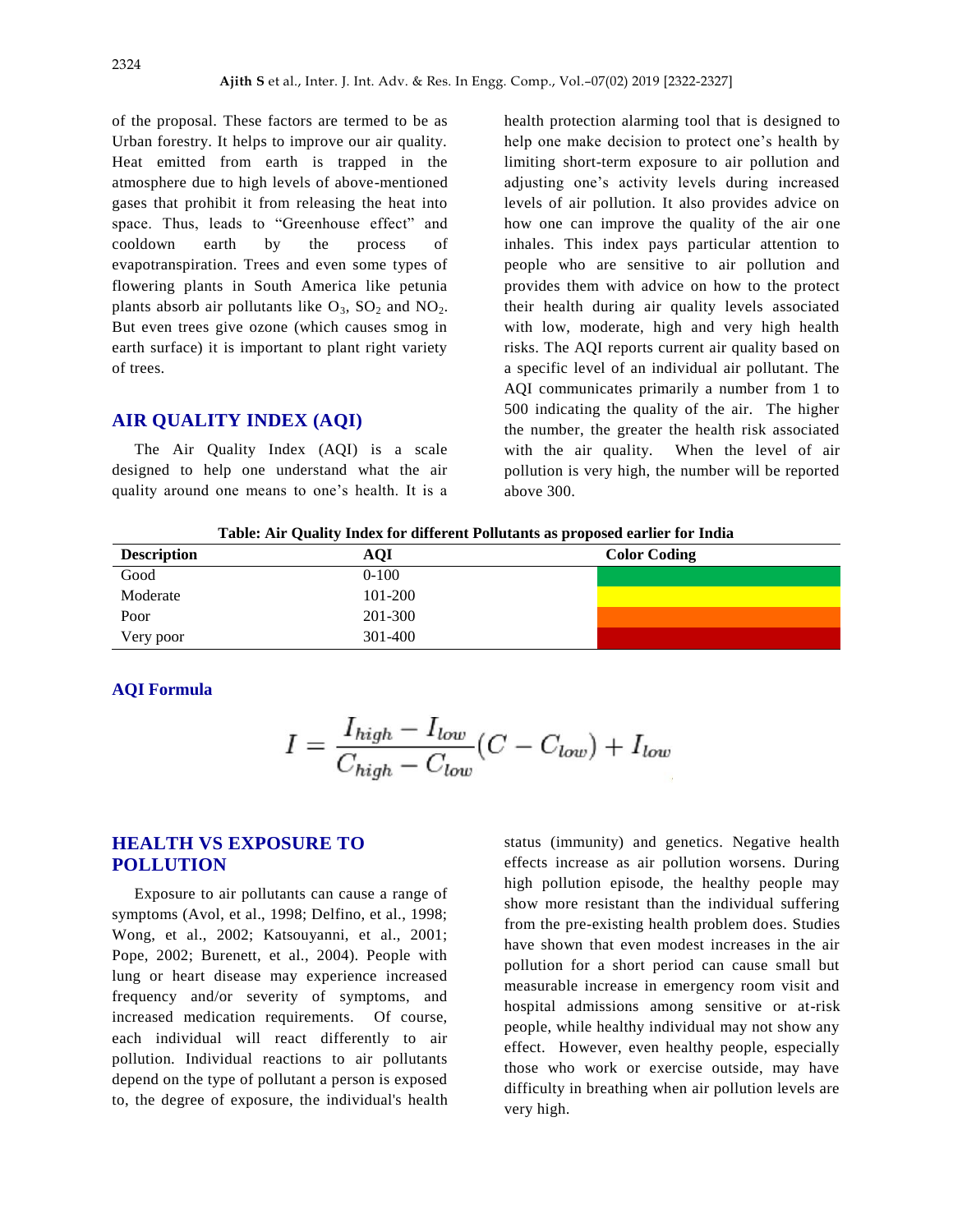The most common categories of people at increased risk are the people who have acute respiratory illnesses such as asthma, chronic obstructive pulmonary disease (COPD), which includes chronic bronchitis and emphysema or lung cancer. The peoples with existing cardiovascular conditions such as angina, previous heart attack, congestive heart failure or heart rhythm problems (arrhythmia or irregular heartbeat) are sensitive to air pollution. People with diabetes are also more sensitive to air pollution because they are more likely to have cardiovascular disease. Air pollution makes it even harder for people to breathe, can make existing lung or heart-related symptoms worse. For example, it can trigger heart attack. Infants and children are especially susceptible to the health effects of air pollution as their bodies and lungs are still in the tender stage. Children, in particular, have greater exposure to air pollution because they breathe in more air per kilogram of bodyweight than adults do and they spend more time outside being active outdoors. Their elevated metabolic rate and young defence systems make them more susceptible to air pollution. Children with asthma or other respiratory diseases are more likely to be

affected. Air pollution can trigger asthmatic attack and aggravate symptoms of respiratory ailments like coughing and throat irritation even in healthy children. The elderly people also are more likely to be affected by air pollution, due to generally weaker lungs, heart and defence systems, or undiagnosed respiratory or cardiovascular health conditions. People participating in sports or strenuous works outdoors breathe more deeply and rapidly allowing more air pollutants to enter the lungs. On days when air pollution levels are significantly elevated, even people not in the above groups may develop symptoms of respiratory problems. People who are otherwise healthy may have the symptoms like eye irritation, increased mucus production in the nose or throat, coughing, difficulty in breathing especially during exercise. People with asthma or COPD may notice an increase in cough, wheezing, shortness of breath or phlegm. People with heart failure may experience increased shortness of breath or swelling in the ankles and feet and those with heart rhythm problems may notice increased fluttering in the chest and feeling light-headed. People with angina or coronary artery disease may have an increase in the chest or the arm pain.

**Progression of factors that influence the behaviour of a contaminant within the environment, its uptake by humans, and the resulting health effects:**



The choice of indicator for particulate matter requires number of considerations. At present, most routine air quality monitoring systems generate databased on the measurement of PM10and not on the size segregated. Consequently, the majority of epidemiological studies use PM10as the exposure indicator. PM10

represents the particle mass that enters the respiratory tract and, moreover, it includes both the course (particle size between  $2.5$  and  $5 \mu m$ ) and the fine particles (measuring less than  $2.5 \mu m$ , PM2.5) that are considered to contribute to the detrimental health effects observed in the urban environments. The former particles are primarily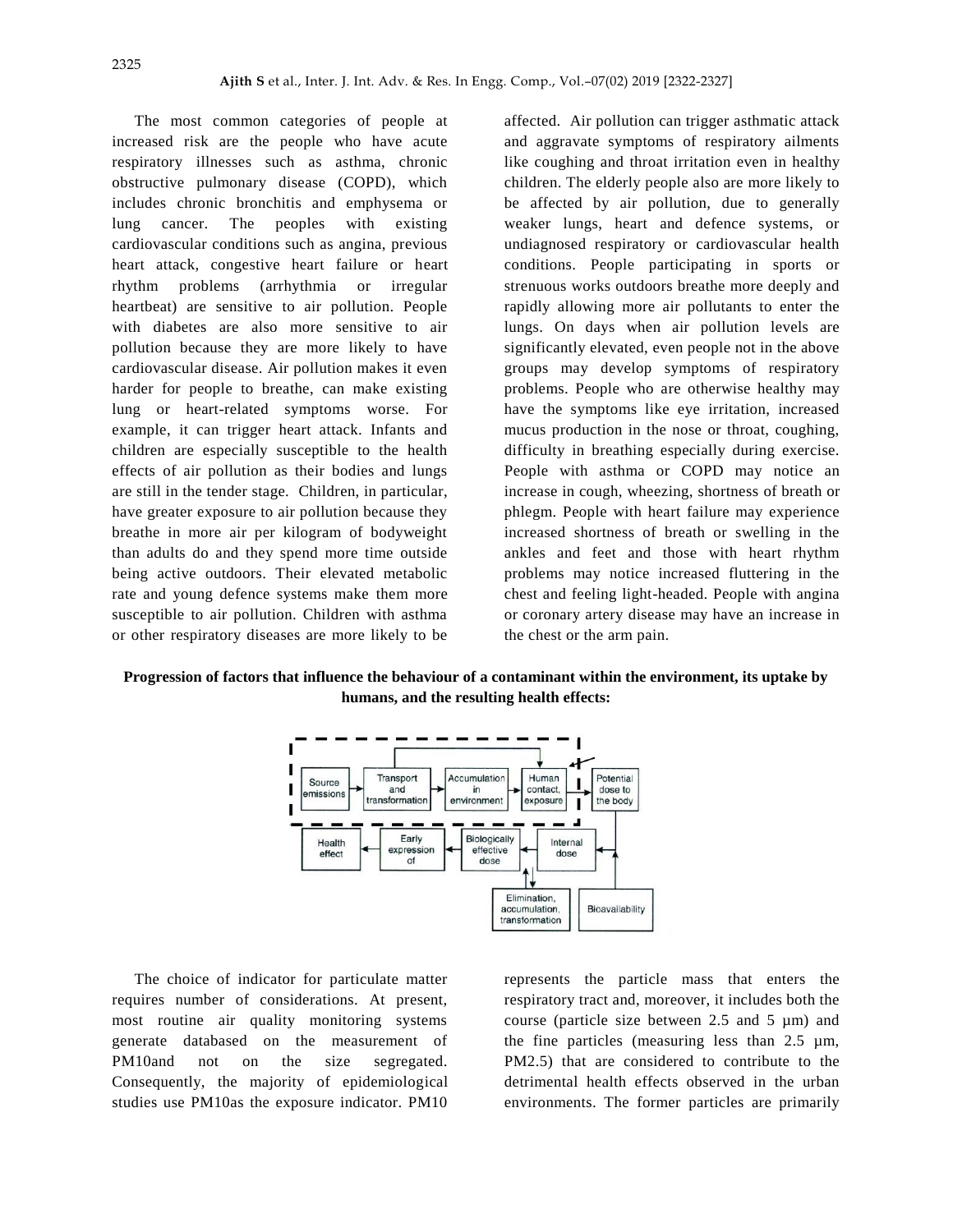produced by mechanical processes such as construction activities, road dust re-suspension and wind. In most urban environments, both coarse and fine mode particles are present, but the proportion of particles in these two size ranges is likely to vary substantially from one city to another around the world, depending on local geography, meteorology and specific PM sources. In some areas, the combustion of wood and other biomass

fuels can be an important source of particulate air pollution, the resulting combustion particles being largely in the fine (PM2.5) mode. Although few epidemiological studies have compared the relative toxicity of the products of fossil fuel and biomass combustion, comparable effect estimates are found for a wide range of cities in both developed and developing countries.

| <b>Index</b> | SO <sub>2</sub> | NO <sub>2</sub>    | $\rm CO$      | <b>O</b> <sub>2</sub> | <b>PM10</b> |
|--------------|-----------------|--------------------|---------------|-----------------------|-------------|
| $00 - 100$   | $0 - 80$        | $0 - 80$           | $0 - 2$       | $0 - 157$             | $0-100$     |
| (Good)       |                 |                    |               |                       |             |
| $101 - 200$  | 81-367          | $2.1 -$<br>$81 -$  |               | 158-196               | $101 - 150$ |
| (Moderate    |                 |                    |               |                       |             |
|              |                 |                    |               |                       |             |
| 201-300      | 368-786         | 181-               | $12.1 -$      |                       |             |
| (Poor)       |                 | 564                | 17            |                       |             |
| 301-400      | 787-<br>1572    | $17.1 -$<br>$565-$ |               |                       |             |
|              |                 |                    | 236-784<br>35 |                       | 351-420     |
| poor)        |                 |                    |               |                       |             |
| 401-500      | >1572           | >127               | >35           | >784                  | >420        |
| (Severe)     |                 | $\mathfrak{D}$     |               |                       |             |
| (Very        |                 | 180<br>1272        | 12            | 197-235               | 151-350     |

#### **CONCLUSION**

It should be noted that the scientific studies and scientific judgment play an important role in establishing guidelines that can be used to indicate the acceptable levels of population exposure which can be helpful and determinable factors for policy makers and implementing agencies. Keeping the above scientific spirit in mind and the fact that it is high time that we make a novel beginning in Air quality forecasting in India through Commonwealth Games (which will be held in New Delhi, India in October 2010), this ambitious scientific report has been proposed and released. Hence, it should be noted that the AQI break points for the Indian environment (and subsequent categorization) is generated as preliminary, based on This report is an outcome of the motivation provided to the authors by the Secretary, Dr. Shailesh Nayak, Ministry of Earth Sciences, Govt. of India through the challenge of SAFAR and we sincerely salute his guiding path. The project SAFA Rand its above-mentioned component could not have been executed and implemented without the whole-hearted support of Prof. B.N. Goswami,

Director, IITM, Pune. It had not been possible to make such a detailed science-based criteria evaluation of the Indian air quality exposure guidelines if the SAFAR project could not have been conceived by the ministry (MoES). The kind help extended by Mr.D.P. Singh, Joint Secretary, MoES in the execution of SAFAR project is greatly appreciated. We are deeply indebted to Dr. Swati Basu, Advisor, MoES who remained all along a driving force in implementing SAFAR project and advising us in all stages of the project. I sincerely acknowledge the painstaking review work and valuable comments received from all referees specially Dr. Kausar Ali, Dr. G. Pandithurai, Dr. R. Krishnan, Dr. Chhemendra Sharma (NPL, New Delhi), Prof. Greg Carmichael (USA) and anonymous reviewers which has improved the scientific value and quality of this report substantially. The editorial work of reviews carried out by the Library, Information and Publication (LIP) Division headed by Mrs. A.A. Shiralkar and Editorial Committee chaired by Dr. A.K. Sahai is highly appreciated.